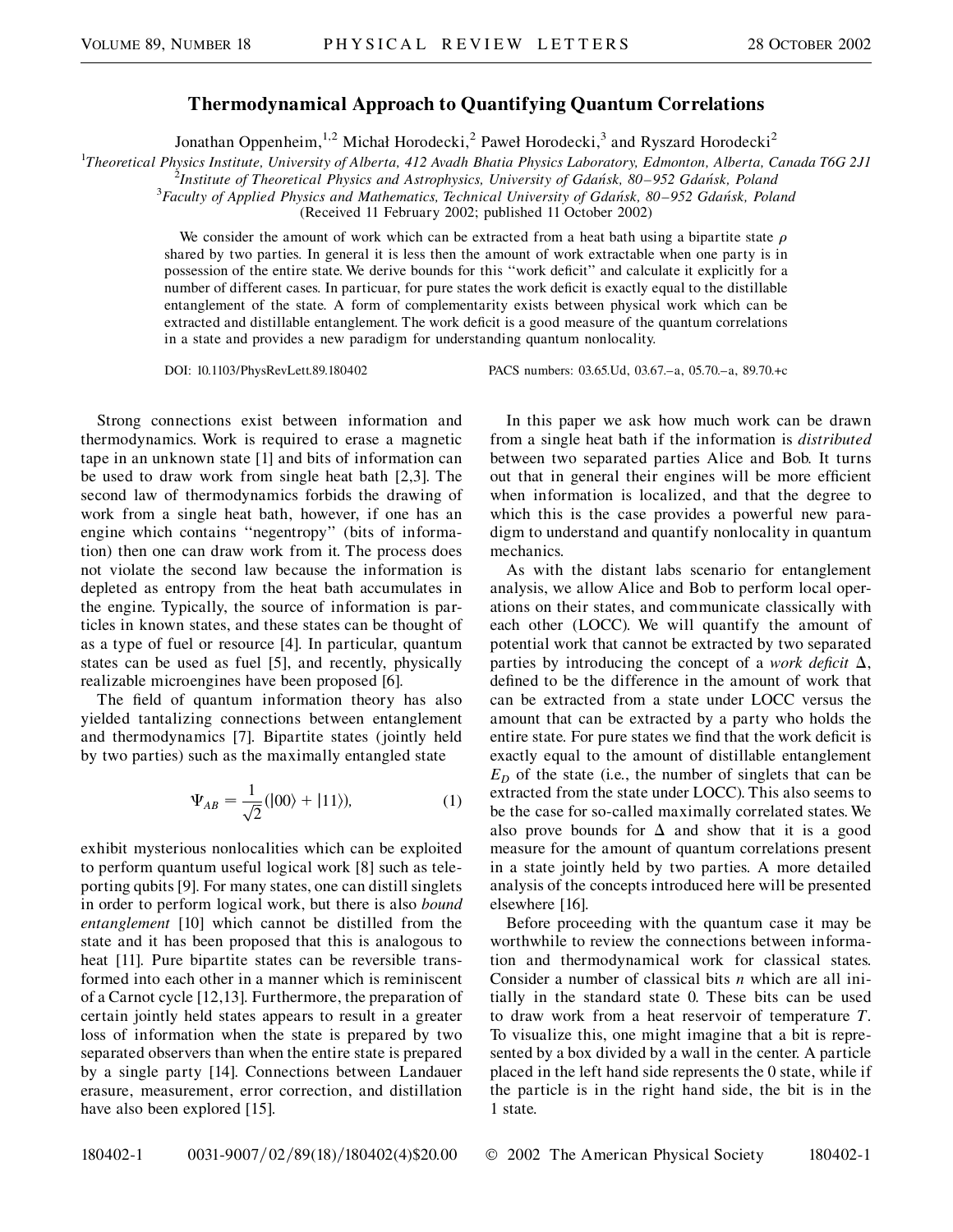Now imagine that we know that the bit is in the 0 state. We can draw work from the heat reservoir by replacing the central wall with a piston and then allowing the particle to reversible push it out, drawing *kT* ln2 of work from the reservoir [17]. We now no longer know where the particle is, so the entropy of the bit has been increased by the same amount. No more work can be drawn from the bit, since we do not know on which side to place the piston.

Although we cannot extract work from an unknown state, we can extract work if we know that classical correlations exist. Imagine, for example, that we have two classical bits in unknown states, but we know that they are in the same unknown state. We can then perform a control not (cnot) gate on the bits which flips the second bit if the first bit is a 1. After the cnot gate has been performed the control bit is still in an unknown state, but the target bit is now in the 0 state and 1 bit of work can be extracted from it. In general, for a *n*-bit random variable *X* with Shannon entropy  $H(X)$  one can use the first law of thermodynamics to see that the amount of work  $W_C$  that can be extracted is just the change in entropy of the state

$$
W_C = n - H(X). \tag{2}
$$

The same methods can be used to extract work from quantum bits (qubits) [5]. If we have *n* qubits in a state  $\rho$ and entropy  $S(\rho)$ , then one can extract

$$
W_t = n - S(\rho). \tag{3}
$$

This is the amount of work that can be extracted in total by someone who has access to the entire system  $\rho$ . As with the classical case, all correlations can be exploited to extract work from the state.

We now ask how much work two individuals can extract under LOCC using a shared state  $\rho_{AB}$ . We imagine that Alice and Bob each have an engine which can be used to locally extract work from a common heat bath. Then, under LOCC they try to extract the largest amount of local work  $W_l$  possible. We then define the work deficit to be the amount of potential work which cannot be extracted under LOCC

$$
\Delta \equiv W_t - W_l. \tag{4}
$$

Before proving some general results, it may be useful to give a few simple examples. Consider the classically correlated state

$$
\rho_{AB} = \frac{1}{2} (|00\rangle\langle00| + |11\rangle\langle11|), \tag{5}
$$

where the first bit is held by Alice, and the second by Bob. We can see that  $\Delta$  is zero for this case, since Alice can measure her bit, send the result to Bob who can then extract 1 bit of work by performing a cnot. Alice can then reset the memory of her measuring apparatus by using the work extracted from the bit that she held. The

total amount of work extracted under LOCC is therefore 1 bit, which from Eq. (3) is the same as the amount of work that can be extracted under all operations. In more detail, the steps involved in the process are as follows: (a) Alice uses a measuring device represented by a qubit prepared in the standard state  $|0\rangle$ . She performs a cnot using her original state as the control qubit, and the measuring qubit as the target. (b) The measurement qubit is now in the same state as her original bit and can be dephased (i.e., decohered) in the  $|0\rangle$ ,  $|1\rangle$  basis so that the information is purely "classical" (dephasing simply brings the offdiagonal elements of the density matrix to zero, destroying all quantum coherence). For this state, dephasing does not change the state since the state is already classical. (c) The measuring qubit can now be sent to Bob who (d) performs a cnot using the measuring qubit as the control. His original qubit is now in the standard state  $|0\rangle$ . (e) Bob sends the measuring qubit back to Alice who (f) resets the measuring device by performing a cnot using her original bit as the control. Alice's state is now in the same state as it was originally, while Bob's state is known and can be used to extract 1 bit of work.

We now consider how much work can be extracted from the maximally entangled qubits of Eq. (1). The same protocol as above can be used to find  $\Delta = 1$  (later we will show that this is optimal). Alice and Bob can extract 1 bit of work by following steps (a)–(f). However, unlike the previous case, the measurement in step (b) is an irreversible process and the original state and the entanglement is destroyed by the dephasing that must occur for a measurement to be made. On the other hand, someone with access to the entire state can extract 2 bit of work since the state is pure and has zero entropy.

Basic questions now arise: How much work can be drawn from a given state  $\rho$ ? For which states is  $\Delta = 0$ ? How is  $\Delta$  related to entanglement?

To deal with these questions we have to state the paradigm for drawing work from bipartite states more precisely. First, we will clarify the class of operations Alice and Bob are allowed to perform. The crucial point is that here, unlike in usual LOCC schemes, one must explicitly account for all entropy transferred to measuring devices or ancillas. So in defining the class of allowable operations one must ensure that no information loss is being hidden when operations are being carried out. One way to do this is to define elementary allowable operations as follows: (a) adding separable pure state ancillas to the system; (b) local unitary operations (i.e.,  $U_A \otimes I_B$  or  $I_A \otimes U_B$  ); (c) sending qubits through a dephasing channel.

The dephasing operation can be written as  $\sum_i P_i \rho_{AB} P_i$ where the  $P_i$  are orthogonal local projection operators. The class of operations (c) are equivalent to local measurements and classical communication but has the advantage that we do not need to worry about erasing the memory of measuring devices. Alice or Bob could also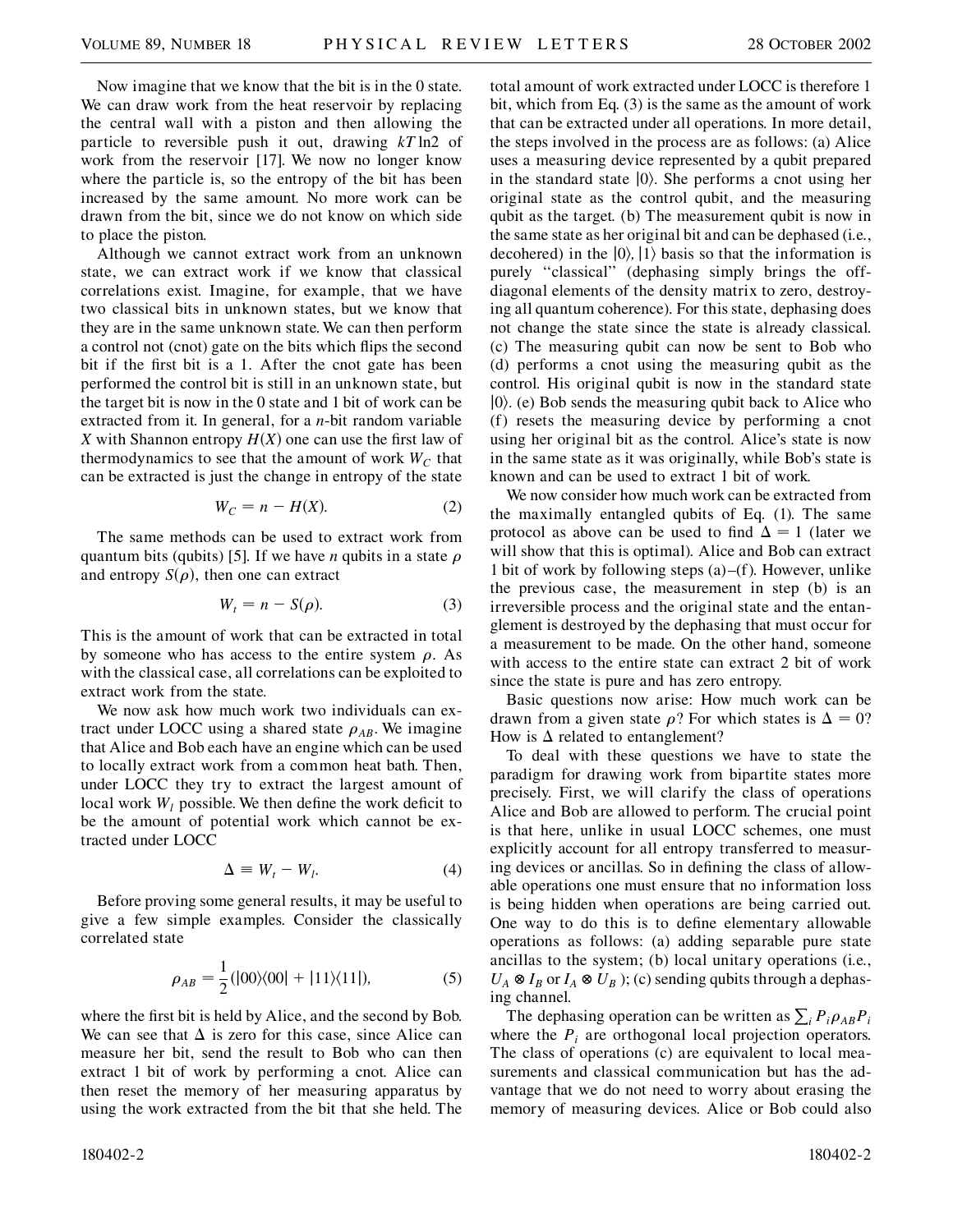make measurements without sending the information, but in this scheme it is wasteful. Furthermore, it is equivalent to Alice sending qubits down the dephasing channel and having Bob send the qubits back.We therefore do not need to consider measurement and sending qubits as separate operations.

We imagine that Alice and Bob share an *n* qubit state  $\rho_{AB}$  composed of  $n_A$  qubits held by Alice and  $n_B$  by Bob. The part of the state which Alice holds is given by tracing out the degrees of freedom associated with Bob's state, i.e.,  $\rho_A = Tr_B(\rho_{AB})$  and visa versa. Alice and Bob then perform combinations of operations (a)–(c) to arrive at a final state  $\rho'_{AB}$  composed of  $n' = n'_A + n'_B$  qubits. The difference  $k = n^{0} - n$  is the number of pure state ancillas which they have added to the state, and therefore we must subtract *k* bit of work from the amount of work they can draw using the  $n'$  bit. Since they must extract the work from  $\rho_{AB}$  locally, we find that the total amount of local work that can be extracted is

$$
W_l = n'_A - S(\rho'_A) + n'_B - S(\rho'_B) - k
$$
  
=  $n - S(\rho'_A) - S(\rho'_B)$ . (6)

The goal is now clear. Alice and Bob perform their operations to arrive at a state which has  $S(\rho_A') + S(\rho_B')$ as low as possible. They then draw work locally using this new state  $\rho'_{AB}$ .

Consider now the state of the form

$$
\rho_{AB} = \sum_{ij} p_{ij} |i_A\rangle |j_B\rangle\langle j_B| \langle i_A|, \tag{7}
$$

where  $|i_A\rangle$  and  $|j_B\rangle$  are a local orthonormal basis. Such states can be called *classically correlated* [18]. The natural protocol is that Alice sends her part to Bob down the dephasing channel. This will not change the entropy of the state. The final state  $\rho'$  will have  $S(\rho'_A) = 0$  (strictly speaking Alice will now have no system) while  $S(\rho_B') =$ *S*( $\rho$ ). Thus according to Eq. (6)  $W_l = n - S(\rho) = W_l$ , so that  $\Delta = 0$  for the above states. Note that local dephasing in the eigenbases of  $\rho'_{A}$ ,  $\rho'_{B}$  does not change the optimal  $W_l$  (6) but brings the state  $\rho'_{AB}$  to the form (7). This gives another method to evaluate work: instead of minimizing  $S(\rho'_A) + S(\rho'_B)$  we can minimize  $S(\rho')$  over classically correlated states  $\rho'$  that can be achieved from  $\rho$  by the allowed class of operations. Now we are in position to prove a general upper bound on the amount of work that can be drawn using distributed information. Our bound holds for pure states [16], but for more general states our proof relies on the following assumption (although we conjecture that the bound holds in general).

*Assumption.*—Bits which are sent down the communication channel are treated as classical in the sense that they are only dephased once, and not again in a second basis (which would destroy the encoded information).

Theorem: *Under this assumption the maximum amount of work that can be extracted using LOCC* *operations on an n qubit state*  $\rho_{AB}$  *is bounded by*  $W_l \leq n - \max\{S(\rho_A), S(\rho_B)\}.$ 

The proof follows after noting that Alice (or Bob), rather than directly sending the results of measurements, can reversibly copy the measurement results by performing the cnot operation with the measurement bit as the control bit and an ancilla as the target. Alice can then send the copy to Bob who can use the information stored in the copy. At the end of the whole protocol all the copies can be sent back (this follows from our assumtion) and erased by performing a second reversible cnot. Alice and Bob's protocol will therefore not be more inefficient if they keep their original measurement bits and send copies only to each other. Consider now any optimal protocol transforming  $\rho_{AB}$  into the final state  $\rho'_{AB}$  of the form (7) with minimal entropy  $S(\rho'_{AB})$ . As we already know the protocol can be followed by dephasing in the local eigenbases. Hence before sending copies back and erasing them, the entire system can be considered to be in another state  $\sigma_{AB}$ , *still* in the form (7), so [19]  $S(\sigma_{AB}) \ge$  $\max\{S(\sigma_A), S(\sigma_B)\}\$ . Now, as only copies of bit measurements were sent, and the bits themselves were kept, production of  $\sigma_{AB}$  from  $\rho_{AB}$  could only have increased local entropies because neither unitary operation nor dephasing decreases entropy. So one has

$$
S(\sigma_{AB}) \ge \max\{S(\rho_A), S(\rho_B)\},\tag{8}
$$

where  $S(\rho_A)$ ,  $S(\rho_B)$  are local entropies of the initial state  $\rho_{AB}$ . Finally, because resending and erasing copies preserves the spectrum of the whole state, one has  $S(\sigma_{AB}) = S(\rho'_{AB})$  which gives

$$
S(\rho'_{AB}) \ge \max\{S(\rho_A), S(\rho_B)\}.
$$
 (9)

The theorem then follows directly from the fact that  $n - S(\rho'_{AB})$  is an upper bound on the amount of work that can be drawn from the state  $\rho'_{AB}$ . The corresponding work deficit obtained under our assumption will be denoted by  $\Delta_r$ . For mixed states it is possible that  $\Delta < \Delta_r$ , but we conjecture equality. Also for one way LOCC schemes (classical communication from Alice to Bob only)  $\Delta_r$ coincides with the one way deficit  $\Delta_{\leftarrow}$ . From the theorem we have [20]

$$
\Delta_r \ge \max\{S(\rho_A), S(\rho_B)\} - S(\rho). \tag{10}
$$

This allows one to calculate the extractable work for pure states by exhibiting protocols that achieve this bound. To this end write a given pure state in the Schmidt decomposition  $\psi = \sum_i a_i |e_i\rangle |f_i\rangle$  where  $e_i, f_i$  are local bases. Alice then performs dephasing in her basis. The resulting state is classically correlated and has entropy equal to  $S(\rho_A)$  where  $\rho_A$  is the reduction of  $|\psi\rangle\langle\psi|$ . Note that the latter is the entanglement measure for pure states, which is unique in the asymptotic regime and is equal to the distillable entanglement  $E_D$  and the entanglement cost (i.e., the number of singlets which are required to create